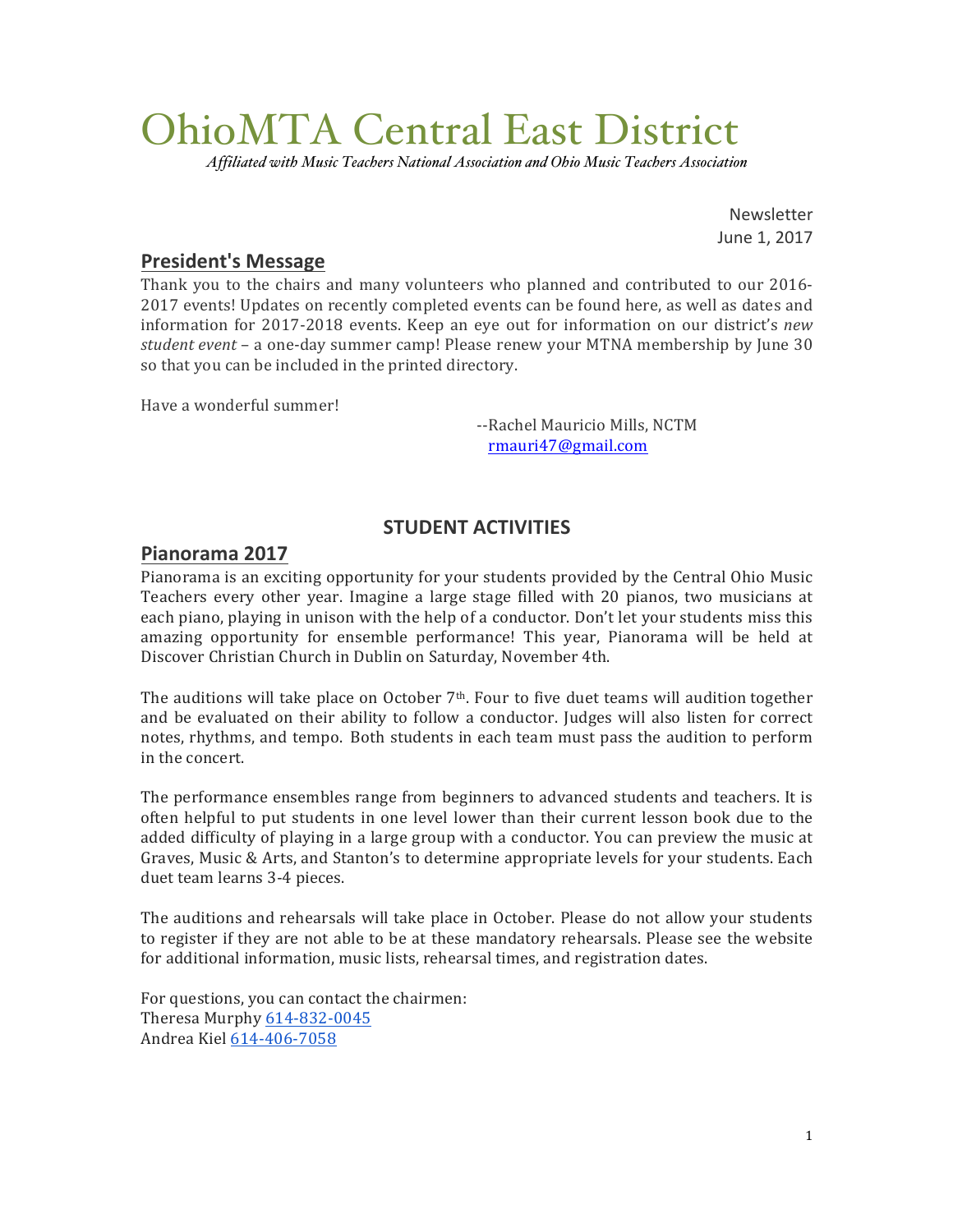# **Solo and Ensemble Recitals**

#### **Honors Recital**

The final of three Solo & Ensemble Recitals, the Honors Recital, was held on Sunday, April 23, 2017, at  $2:00$  p.m., at Graves Piano & Organ Co. This recital presented the  $2017$  winners from one of our most prestigious events, Summer Study Scholarship Competitions. It was an amazing afternoon of great performances by these young artists! Congratulations!

The following artists were featured:

| Adam Whitman, violin (The Loft Violin Shop & OhioMTA Scholarship Award)   |
|---------------------------------------------------------------------------|
| Teacher: Ginny Christopherson, NCTM                                       |
| Cecilia Martin, violin (The Loft Violin Shop & OhioMTA Scholarship Award) |
| Teacher: Tatiana V. Hanna                                                 |
| Chloe Johnson, piano (OhioMTA Scholarship Award)                          |
| Teacher: Laurie Loper                                                     |
| Ruby Holt, piano (Columbus Piano Leasing Scholarship Award)               |
| Teacher: Jessica Heitmeyer                                                |

#### **Student Solo and Ensemble Recitals coming up soon**

The next Student Solo and Ensemble Recitals are scheduled for Sunday, November 5, 2017, at Graves Piano & Organ Co. Be sure to get your registrations and participation fees in by Thursday, October 26, 2017 (postmarked). The recitals are open to students of all members who have studied for at least one year. They are a great performance opportunity for any well-prepared student, and the perfect chance for them to hear other fine students from our district.

Detailed information can be found on our website: http://www.ceomta.org/studentevents/student-solo-ensemble-recitals. Please contact Dr. Caroline B. Salido-Barta, chair, at 614-751-9665 or thepianoartsstudio@yahoo.com, for additional questions.

# **Summer Scholarships**

Congratulations to the winners of the 2017 Summer Study Scholarships. These students ranged from Elementary to Advanced performance levels and were evaluated on their performance  $(50\%)$ , essay  $(30\%)$  and sight-reading  $(20\%)$ . Thank you to our fine adjudicators, Dr. Richard Van Dyke, Dr. Dawn Wohn, and Dr. Cicilia Yudha. Congratulations to these students and their teachers.

| --Debra Mattera and Laura Benson, NCTM |
|----------------------------------------|
| Summer Scholarship Chairs              |

| Cecilia Martin  | Tatiana Hanna              | violin | \$550 | The Loft Violin Shop & CEOMTA   |
|-----------------|----------------------------|--------|-------|---------------------------------|
| Danna Long      | Kathleen Stephenson Sadoff | piano  | \$400 | <b>CEOMTA</b>                   |
| Adam Whitman    | Ginny Christopherson       | violin | \$250 | The Loft Violin Shop & CEOMTA   |
| Stanley Cao     | Nina Polonsky              | piano  | \$200 | Solich Piano & CEOMTA           |
| Samuel Deng     | Anna Svirsky               | violin | \$150 | <b>CEOMTA</b>                   |
| Kimberly Shi    | Kathleen Stephenson Sadoff | piano  | \$150 | Piano Technicians Guild         |
| Chloe Johnson   | Laurie Loper               | Piano  | \$150 | Columbus Piano Leasing & CEOMTA |
| Ben Webster     | Deborah Bradshaw-Tigh      | Piano  | \$150 | Music Go Round                  |
| Ruby Frush Holt | Jessica Heitmeyer          | Piano  | \$100 | Columbus Piano Leasing          |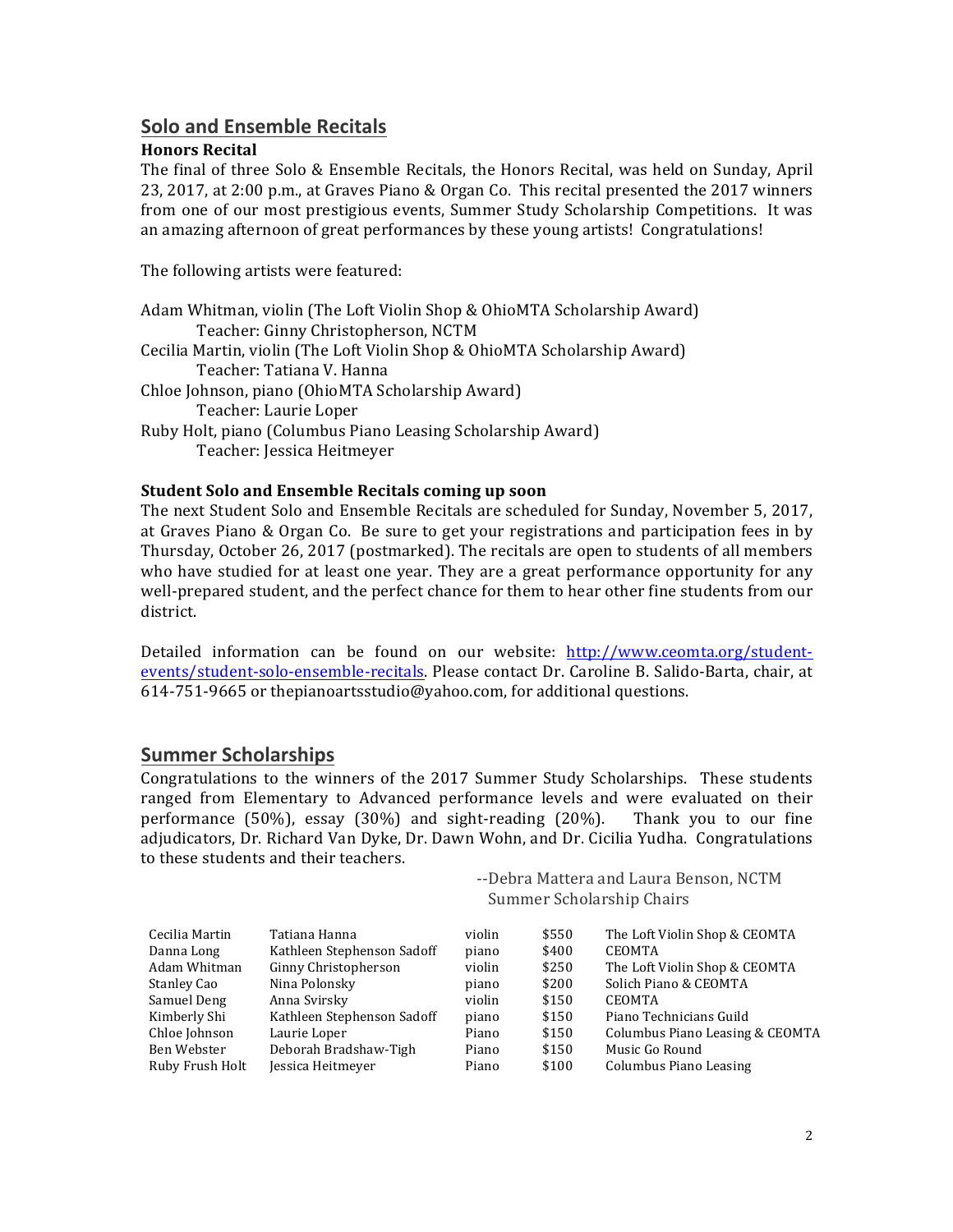# **Buckeye Auditions**

Congratulations to all who participated in Buckeye Auditions on May 6, 2017! We had a great day! 15 contestants played extremely well. The judges were very pleased with the level of playing. A big thank you goes to Suzanne Newcomb, who was the point person for all of this! Also a big thank you to my students at Columbus State, who helped with registration, time keeping, and being door monitors.

We are set for next year's event - May 5, 2018 at Otterbein!

#### --Rose Zuber Buckeye Chair

| <b>Winners List:</b>      |                     |                  |
|---------------------------|---------------------|------------------|
|                           | Student             | Teacher          |
| <b>Elementary Piano</b>   |                     |                  |
| Winner                    | Cory Wu             | Kathleen Sadoff  |
| Alternate                 | Michelle Cool       | Laura Benson     |
| <b>Junior Piano</b>       |                     |                  |
| Winner                    | <b>Stanley Cao</b>  | Nina Polonsky    |
| Alternate                 | Alexander VanBibber | Steven Glaser    |
| Honorable Mention         | Joseph Perez        | Laura Benson     |
| <b>Senior Piano</b>       |                     |                  |
| Winner                    | Changning Xu        | Nina Polonsky    |
| Alternate                 | Virginia Ma         | Nina Polonsky    |
| Honorable Mention         | Lena Caruso         | Sally Sansbury   |
| <b>Elementary Strings</b> |                     |                  |
| Winner                    | Nicole Lin          | Tatiana Hanna    |
| <b>Junior Strings</b>     |                     |                  |
| Winner                    | Joseph Lin          | Tatiana Hanna    |
| <b>Senior Strings</b>     |                     |                  |
| Winner                    | Christine Shih      | David Niwa       |
| Honorable Mention         | Mathew Kinnear      | Frederick Ripley |
| <b>Elementary Flute</b>   |                     |                  |
| Winner                    | Liyanjin Zhu        | Beth Owen        |
| <b>Junior Flute</b>       |                     |                  |
| Winner                    | Stella Bixler       | Beth Owen        |
|                           |                     |                  |

#### **Piano Adjudicators:**

Jackson Leung (Wright State University) Yuka Nakayama (College of Wooster

#### **String Adjudicator:**

Tom Sobieski (Wright State University)

#### **Wind Adjudicator:**

Patrice Ross (Columbus State Community College)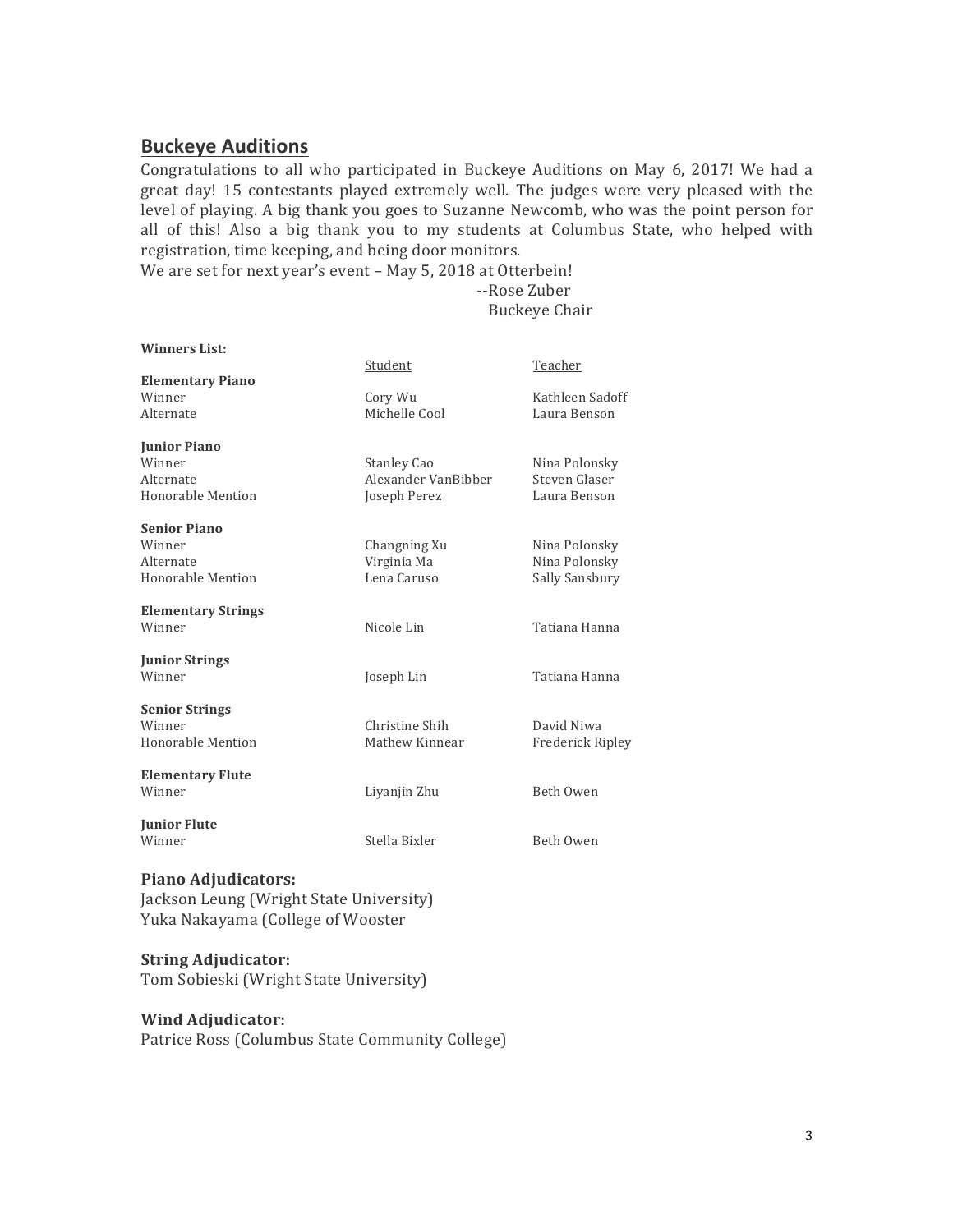# **TEACHER ACTIVITIES & NEWS**

## **Certification**

Susan Treer, NCTM, was named Central East OMTA Nationally Certified Music Teacher of the Year at the 2017 Spring Conference.

Susan has been a tireless volunteer for OMTA, serving as our President for four years, Vice President of Member Services, Vice President of Teacher Activities, Chairman of Scale Olympics twice, Membership Chairman, Publicity Chairman, Chairman of the Independent Music Teachers Forum (IMTF), Pianorama Conductor, and serving on many committees. If everyone in our membership helped out a fraction of what Susan has given over the years, it would be incredible!!

Susan is also a tireless life-long learner. She has attended almost every teacher-education event we sponsor and has returned to private study of piano and piano pedagogy. Earning her national certification was very important to her and she enjoyed the projects leading to her NCTM designation. She now serves as a role model for others who may have been teaching for years, but who were not yet certified.

Susan is a nurturing and skilled teacher and has a private studio in Westerville. She has also been an active pianist in her community, playing at church, at St. Ann's Hospital, and in area schools. 

We congratulate Susan Treer as our Nationally Certified Teacher of the Year! --Janice Cook, NCTM Certification Chair

## **Membership**

Now is the time to renew your membership! Go to mtna.org and on the left side menu click on "Membership Information," then click on "Renew Membership." You must renew by **June 30** in order to get your name in the printed directory. If you renew after June 30, you will still be included in the online directory.

Remember that certification renewal is a different website. If you have the NCTM designation, you must renew that every year as well. For certification renewal go to mtnacertification.org then click on "Renewal" on the left side menu.

Looking forward to a great year!

--Lee Ann Forgrave, NCTM Membership Chair

## **IMTF**

The 2016-2017 IMTFs were informative and enjoyable. Plan to attend the Fall 2017 IMTF on Friday, September 29 at 10:00am. The topic will be "Apps for Teaching," and Liz Atkinson, NCTM, will be leading the discussion. Plan now to join this forum in the fall.

--Susan Treer, NCTM

IMTF Chair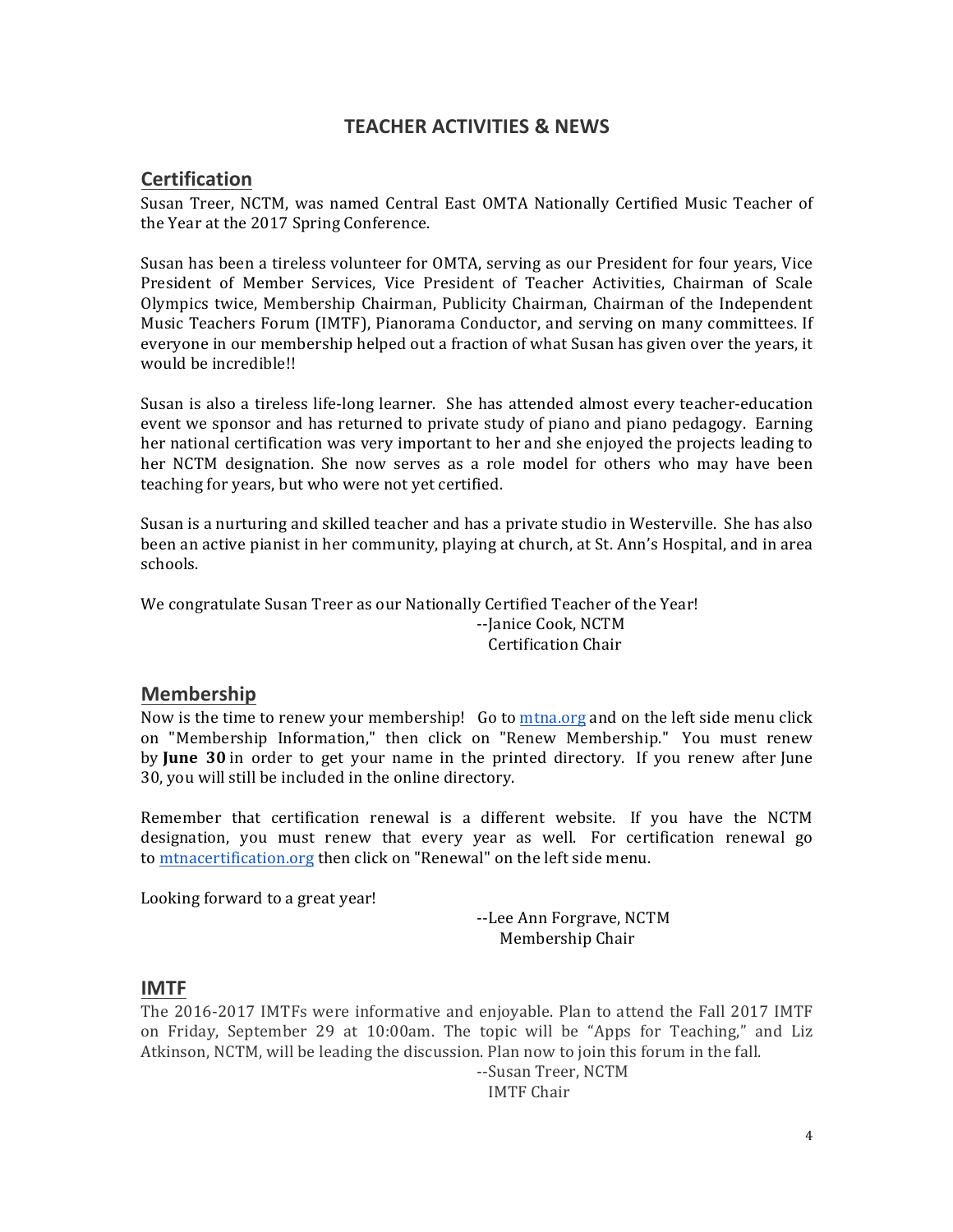## **Workshops 2017-2018**

#### **Workshop I**

Dr. Christopher Fisher:

The Secret Ingredient to Piano Teaching Success: The Powerful Role of Parents

Date: Thursday, October 19, 2017 Time:  $10 \text{ am} - 12 \text{ noon}$ Location: Graves Piano & Organ Company Recital Hall Free Admission

#### **Workshop II**

Annual Martin Luther King, Jr. Day Piano Master Class with Dr. Philip Thomson

|                                                     | Monday, January 15, 2018 (Martin Luther King, Jr. day)<br>Date: |                                                                          |  |  |
|-----------------------------------------------------|-----------------------------------------------------------------|--------------------------------------------------------------------------|--|--|
|                                                     | $9:30$ am $-12:30$ pm<br>Time:                                  |                                                                          |  |  |
| Location: Graves Piano & Organ Company Recital Hall |                                                                 |                                                                          |  |  |
|                                                     |                                                                 | Dr. Unrau will work with up to six students.                             |  |  |
|                                                     | Fees:                                                           | \$25.00 for students of OhioMTA members; the same amount for duet entry; |  |  |
|                                                     |                                                                 | \$50.00 for students of non-members; Audience admission is free.         |  |  |
|                                                     |                                                                 | Application Deadline: Friday, December 16, 2016 (postmarked)             |  |  |

Send a check (payable to Ohio MTA) and the information including: Name and age of the student Title, composer, and length of the repertoire Teacher's name, phone number and/or e-mail address to:

> Dr. Gulimina Mahamuti, NCTM 2735 Millsboro Rd East Mansfield, OH 44903-8785

Phone: (419) 528-8884; Email: ggmahamu@owu.edu; website contact: www.gulimina.com

### **Workshop III**

Dr. Peter Mack: *Marvelous Moderns and Their Needlessly Neglected Mid-Level Masterpieces*

Date: Friday, February 23, 2017 Time:  $10 \text{ am} - 12 \text{ noon}$  (presentation) & 4-7 (master class) Location: Graves Piano & Organ Company Recital Hall

> --Gulimina Mahamuti, NCTM Piano Workshops Chair